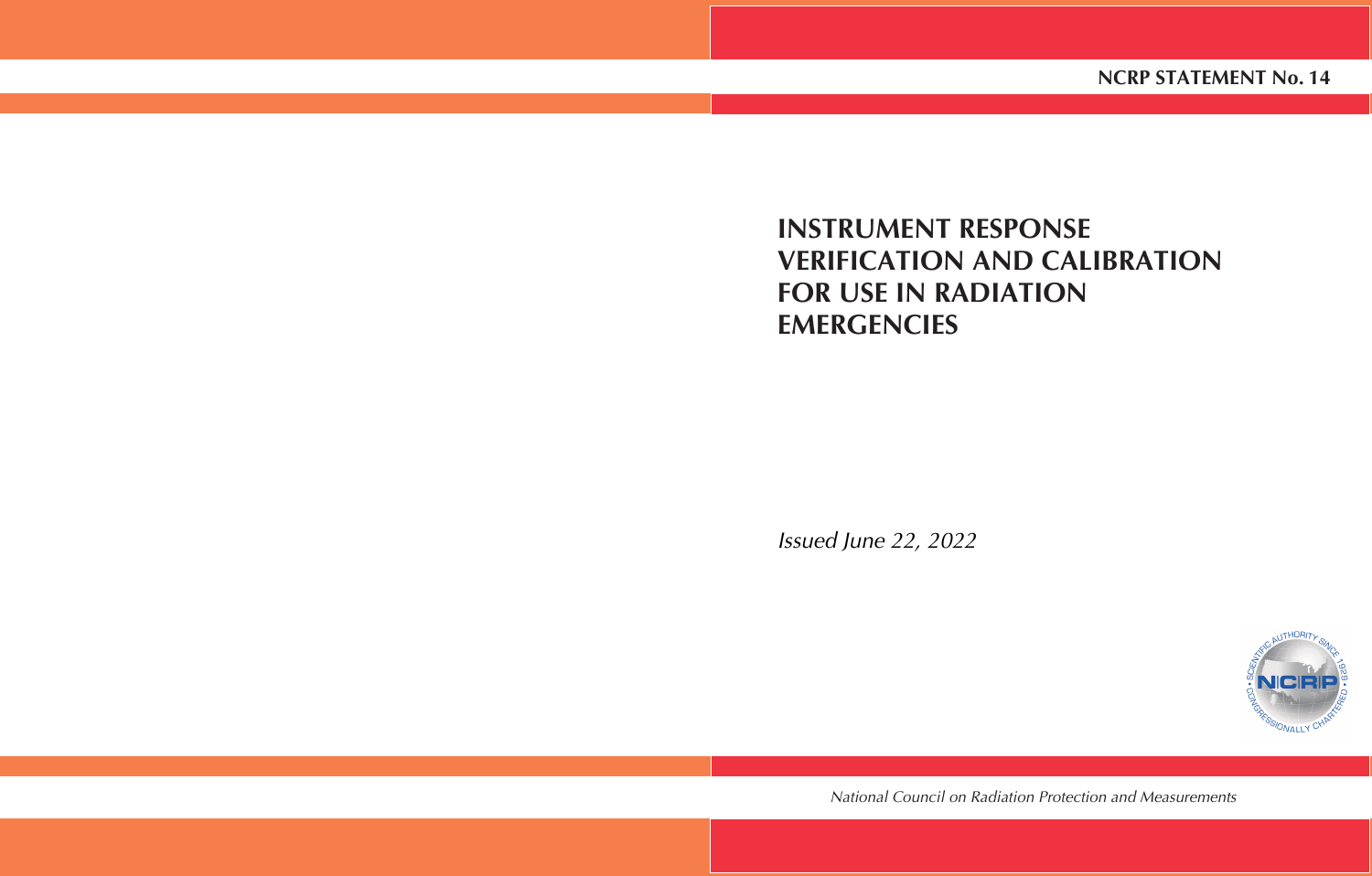#### **LEGAL NOTICE**

 This Statement was prepared by the National Council on Radiation Protection and Measurements (NCRP). The Council strives to provide accurate, complete and useful information in its documents. However, neither NCRP, the members of NCRP, other persons contributing to or assisting in the preparation of this Statement, nor any person acting on the behalf of any of these parties: (a) makes any warranty or representation, express or implied, with respect to the accuracy, completeness or usefulness of the information contained in this Statement, or that the use of any information, method or process disclosed in this Statement may not infringe on privately owned rights; or (b) assumes any liability with respect to the use of, or for damages resulting from the use of any information, method or process disclosed in this Statement, *under the Civil Rights Act of 1964, Section 701 et seq. as amended 42 U.S.C. Section 2000e et seq. (Title VII) or any other statutory or common law theory governing liability.*

#### **Disclaimer**

Any mention of commercial products within NCRP publications is for information only; it does not imply recommendation or endorsement by NCRP. Any opinions, findings, conclusions or recommendations expressed in this publication are those of the NCRP and do not necessarily reflect the views of any of the authors' organizations or agencies.

Copyright © National Council on Radiation Protection and Measurements 2022 All rights reserved. This publication is protected by copyright. No part of this publication may be reproduced in any form or by any means, including photocopying, or utilized by any information storage and retrieval system without written permission from the copyright owner, except for brief quotation in critical articles or reviews.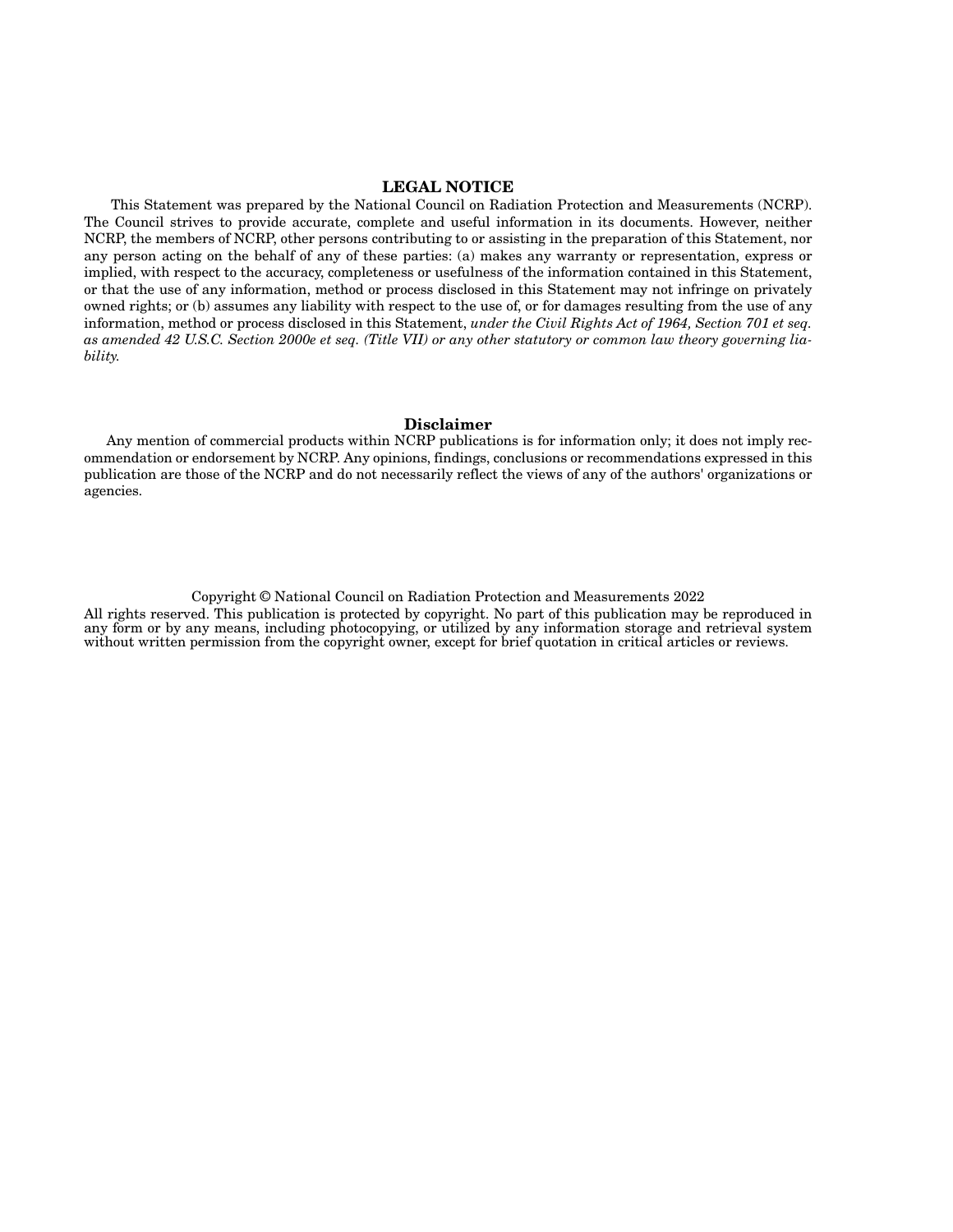#### **Executive Summary**

This Statement provides recommendations for maintaining the readiness of radiation detection equipment for use in a large-scale nuclear or radiological emergency. Various instrument inventories are retained by municipal, county, and state entities having different levels of experience and focus, including fire services, law enforcement, emergency management, public health agencies, and hospitals. These instruments can provide valuable and actionable information during an emergency.

The recommendations in this Statement consider not only the objectives of making emergency radiation measurements but also the practical aspects of maintaining equipment that is not used for regulatory compliance and that might be used only rarely. A three-tiered, mission-oriented approach is described, which includes periodic laboratory calibrations as well as quantitative and nonquantitative source-response checks. Examples are provided of accepted methods for determining appropriate calibration intervals based on records of instrument response. The recommendations are intended for equipment that measures count rate, exposure rate, or accumulated dose from external gamma or beta sources, and do not address additional capabilities such as alpha or neutron detection or radionuclide identification.

The tiered approach allows users to attain confidence in their equipment while working within available funding and personnel resources. It recognizes that a functional instrument, even if not formally calibrated, can still support certain missions during a large-scale emergency and is preferred to an absence of instrumentation.

#### **Introduction**

This Statement provides recommendations for a mission-oriented approach to maintain readiness of radiation detection equipment for use in a large-scale emergency response. It recognizes that a functional instrument, even if not formally calibrated, can still support certain missions during a large-scale emergency and is preferred to an absence of instrumentation. These recommendations are not intended to be used in place of federal, state, or local guidelines or regulations, if they exist.

Since September 11, 2001, many state and local response organizations in the United States have increased their inventory of radiation detection equipment as part of the national preparedness for potential terrorism and nuclear or radiological emergencies. These include fire services, law enforcement, emergency management, public health agencies, and hospitals. The radiological instruments are not used in routine health physics operations, regulatory compliance or evidentiary activities. Rather, they are intended to support decisions in a radiological emergency, such as determination of a radiation hazard; emergency worker exposure control; screening people, vehicles, equipment, or buildings for radioactive contamination; assessing the potential for population exposure; and prevent/counterterrorism efforts.

Radiation detection instruments can provide valuable and actionable information during an emergency. Although periodic performance verification of emergency equipment is necessary to ensure readiness and assess accuracy, the standard annual laboratory calibration procedures used in regulatory compliance applications are not always required nor appropriate for the large instrument inventories retained for homeland security or emergency preparedness. Intended uses of many such instruments in a large-scale emergency may not require the same level of measurement accuracy and reliability that is mandated in regulatory compliance programs. Additionally, state and local response agencies may not have the staffing or budget for the recurring costs associated with annual calibrations. If state and local organizations are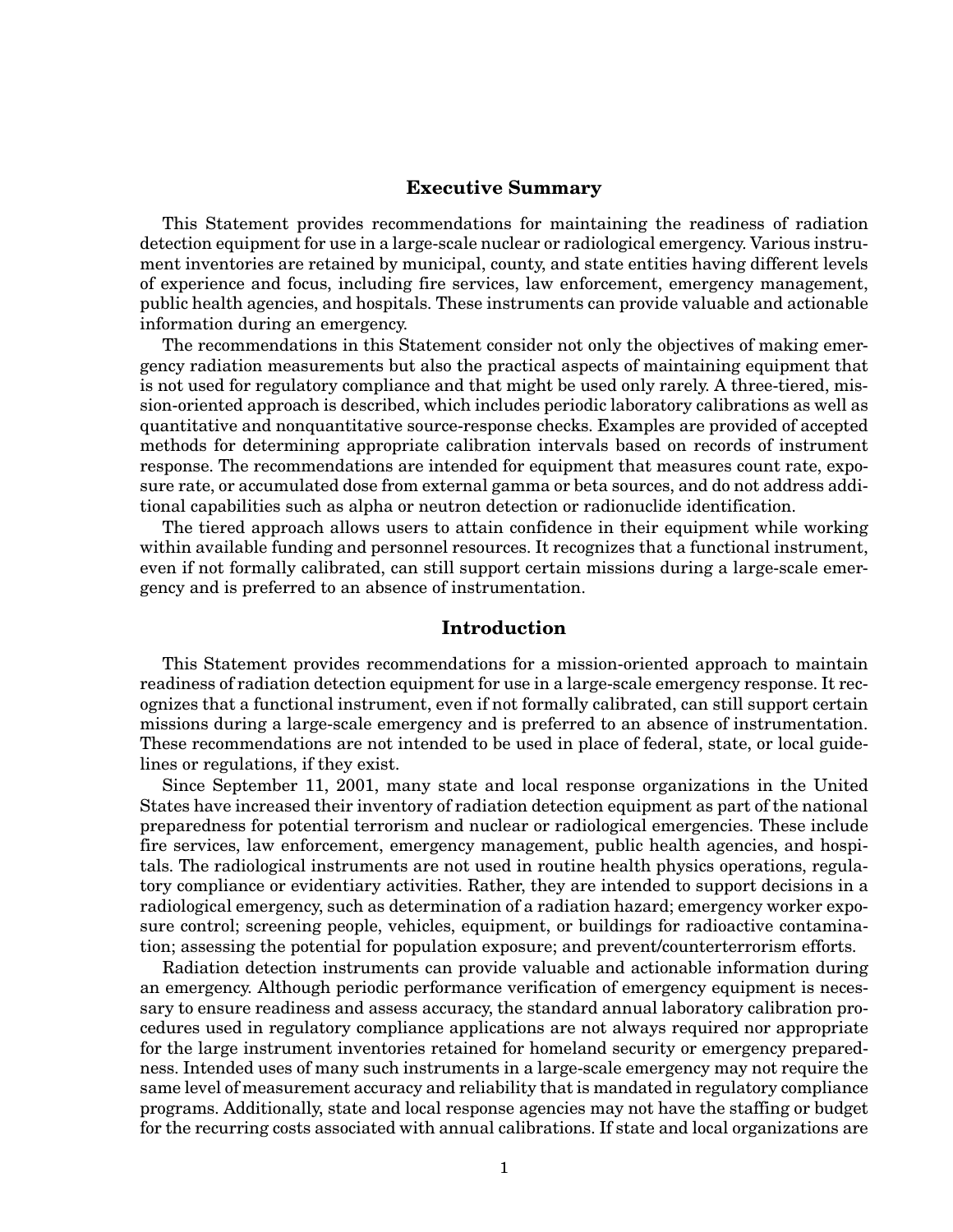forced to reduce capacity (*i.e*., number of instruments) due to calibration expenses, it would significantly decrease their response capability. Alternate cost-effective methods are appropriate to maintain instrument readiness.

In responding to large-scale emergencies that challenge conventional practices in terms of demand on scarce resources, it is essential to identify flexible alternative approaches to those typically employed in routine work practices. Such approaches are well-established for providing healthcare during national emergencies where strategies are developed for contingency and crisis capacity conditions (Hick et al. 2009; IOM 2009). One example of such an approach, that was widely applied by healthcare facilities during the early stages of the COVID-19 pandemic, was the use of face masks which were in limited supply (CDC 2020).

Empirical data from calibration records provided by four state, local, and laboratory instrument calibration programs indicates that for these sample groups most instruments maintain their calibration within an acceptable range for responder and public safety, for several years. For example, 91 % of the 126 instruments sent for calibration by the Vermont Department of Health over a 3 y period were accepted as received and required no adjustment by the calibration vendor before being returned. This finding was consistent with other calibration data.<sup>1</sup> These data came from organizations with instrument inventories of various sizes and types and therefore may not represent all instrument models. Organizations may undertake similar assessments of their calibration records for their instruments.<sup>2</sup>

An annual calibration program is not required for instruments that are not covered by institutional health physics programs or regulatory compliance requirements. This Statement provides a three-tiered, mission-oriented approach using cost-effective methods to maintain readiness and optimize confidence in instruments for use in a large-scale emergency response. The recommendations consider the objectives of emergency radiation measurements as well as practical aspects of equipment maintenance for instruments that are not covered by institutional health physics programs or regulatory compliance requirements. The tiered approach allows various users to attain the maximum achievable confidence in their instrument response while working within available funding and personnel resources. The three methods depend on the instrument's capabilities and their intended use during the emergency.

Analysis of typical instrument failure modes due to performance degradation with time and use is not covered in this statement. Where resources allow, quality control and assurance programs can be adopted to assess the degradation of the instrument response and identify the causes of instrument failures.

## **Instruments for Radiological Emergency Response**

Radiological emergency response equipment is maintained by municipal, county and state entities having various levels of experience and operational focus, from volunteer fire departments<sup>3</sup> to specialized hazardous materials response teams as well as civil support teams of the National Guard (among others). Inventories may include a mix of older analog devices and newer digital instruments. Older instruments include simple, rugged Geiger-Mueller survey meters procured in the 1950s and 1960s for civil defense programs that were distributed for homeland security purposes in  $2003<sup>4</sup>$  Other analog instruments procured from the 1970s

<sup>&</sup>lt;sup>1</sup>O'Neil F. 2021. Personal communication. Vermont: Vermont Department of Health; Fahner D. 2021. Personal communication. Georgia: Georgia Department of Health; Mintz JL. 2020. Personal communication. California: Lawrence Livermore National Laboratory; Karam P. 2021. Personal communication. New York.

<sup>2</sup>Such analyses are described for "Tier 1" maintenance in this Statement. Sample analyses were performed on data from the National Institute of Standards and Technology calibration laboratory.

 $3A$ bout 70 % of America's firefighters are volunteers (Fire Administration 2021).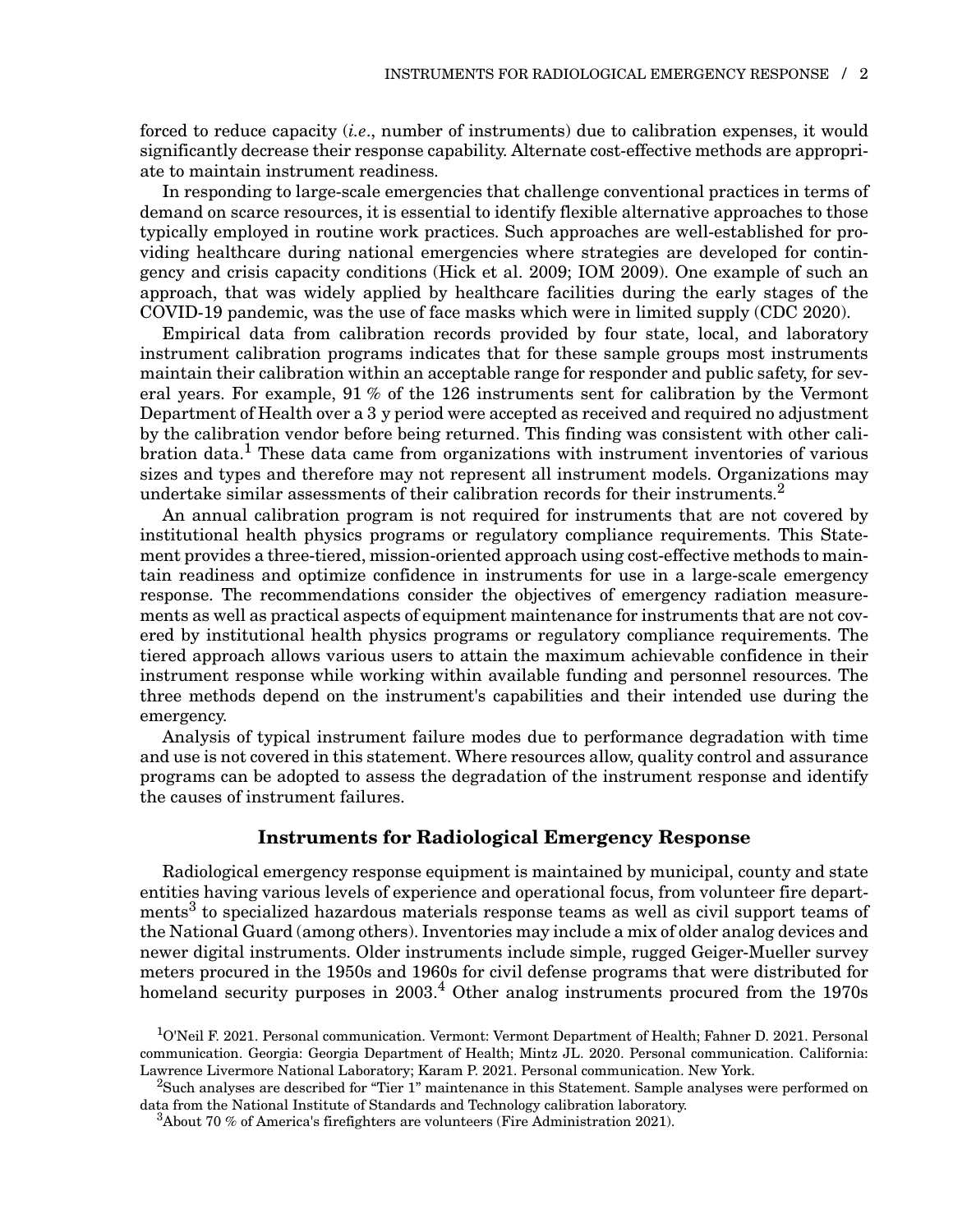through 1990s and designed for nuclear power plant (NPP) operations may include more complicated survey meters having linear or logarithmic scales that require manual range changes, with a scale multiplier to interpret the readout. In contrast, newer digital instruments have significantly different displays and functionality. For example, they may incorporate two detectors and can automatically scale through multiple ranges of radiation levels, offer options for the user to select the quantities and units displayed, or have multi-functional capabilities to measure count rate, exposure rate, and accumulated dose or perform radionuclide identification.

State inventories typically include hundreds of pieces of equipment that are strategically cached at various locations, but the types of instruments vary significantly among states. As an example, one state department of health maintains approximately 700 digital instruments, consisting of electronic dosimeters (50 %), handheld alpha, beta, gamma survey meters (36 %), personal radiation detectors (PRD) (11 %) and radiation portal monitors (3 %). For comparison, the emergency operations center in a different state retains a mix of about 500 analog and digital instruments, including survey meters (25 %), PRDs (7 %), radionuclide identifiers  $(2 \%)$ , count rate meters  $(13 \%)$ , and civil defense instruments  $(53 \%)$ .

In the absence of a radiation emergency, stockpiled instruments are generally unused except for training and exercise purposes. In a nuclear or radiological emergency, these equipment caches could be deployed to support response operations.

Another important resource in a large-scale radiation emergency would be the equipment used by law enforcement to detect and interdict illicit radioactive material. Many such state and municipal law enforcement agencies have a large stock of belt-worn PRDs for this application (ANSI 2016). Although many types of PRDs will read out in exposure rate and some even track the integrated dose to the wearer, a routine calibration is not required for their detect and interdict mission. If these instruments were to be pressed into service during an emergency, it would be important to know how they can be used reliably.

## **Mission-Oriented Approach to Maintain Equipment Readiness**

This Statement provides a generalized, three-tiered, mission-oriented approach to maintaining instrument readiness for emergency response where Tier 1 is the most rigorous. It is intended to be adaptable to equipment that measures count rate, exposure rate, or accumulated dose from external gamma or beta sources. This Statement does not address additional capabilities such as alpha or neutron detection or radionuclide identification.<sup>5</sup>

The tier that should be applied will be driven by many factors, including instrument type and intended use in an emergency such as a nuclear detonation or radiological terrorism. In general, a more rigorous tier should be considered if the instrument has been designated as the primary device for responder safety or the jurisdiction is a high-threat, high-density area.<sup>6</sup> The following are examples of how the tiered approach can be applied to a variety of circumstances:

**Tier 1** designates the most rigorous level of equipment maintenance. Maintenance consists of periodic laboratory calibrations where the calibration frequency is to be determined by the local agency based on instrument performance and mission needs. It requires maintaining and analyzing instrument calibration records. Tier 1 is recommended for

<sup>&</sup>lt;sup>4</sup>Civil defense instruments typically have a model name beginning with "CD-V."

<sup>&</sup>lt;sup>5</sup>This statement does not apply to cellular or smart phone detection apps intended to measure radiation.

<sup>&</sup>lt;sup>6</sup>The Department of Homeland Security designates these as Urban Area Security Initiative (UASI) jurisdictions which tend to have more resources dedicated to emergency preparedness than lower-risk areas (DHS 2020, pp 11–12).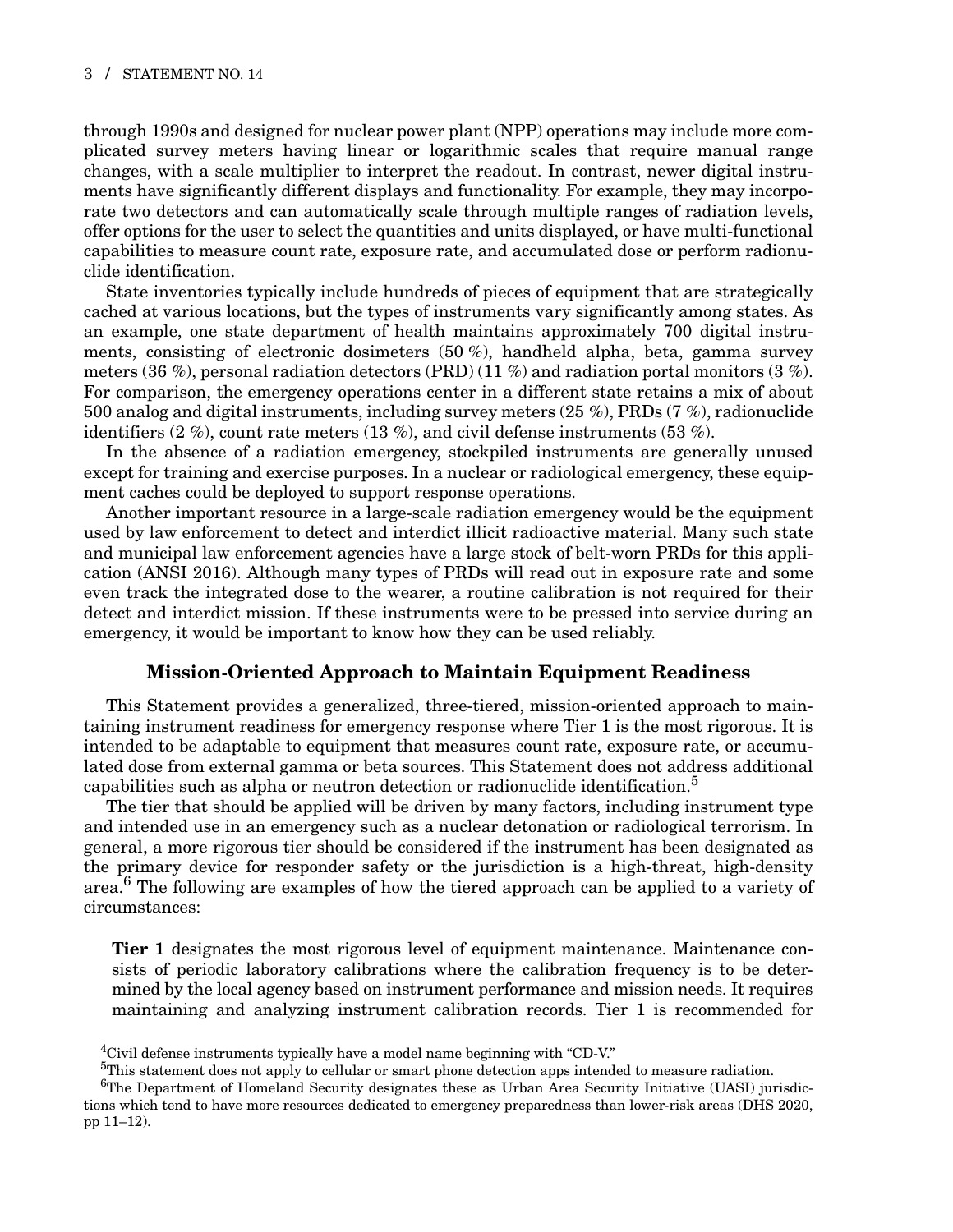instruments that are intended to be used to perform surveys in the vicinity of a radiological incident, for example:

- exposure control and dose monitoring equipment carried by HAZMAT or other units designated as "first in" responders to a radiological incident; or
- designated exposure control and dose monitoring equipment in routine use in high-threat, high-density jurisdictions.

**Tier 2** designates a moderate level of equipment maintenance. Maintenance consists of quantitative source-response checks, where the acceptance criteria are determined by the local agency based on mission needs, and the radioactive source used depends on the type of detector. Tier 2 maintenance can be used for:

- contamination monitoring equipment (*e.g*., personnel or vehicle monitoring);
- extended range PRDs that have been provided to (non-HAZMAT) emergency responders to alert them to the presence of radiation and might be used as a secondary exposure control device:<sup>7</sup>
- exposure control and dose monitoring equipment carried on emergency response vehicles in low-risk rural areas but not generally in use (available "just in case" of a large-scale radiological emergency);
- portal monitors used to screen the public after a nuclear incident; and
- stockpiled exposure control and dose monitoring equipment not in routine use near a high-threat, high-density area.

**Tier 3** designates the lowest level of equipment maintenance. Maintenance consists of nonquantitative source-response checks performed at a frequency determined by each jurisdiction. Tier 3 maintenance confirms that the instrument responds to the type of radiation it is designed to detect and can be used for:

- typical PRDs that would generally be used outside the Hot  $\text{Zone}^8$  for exposure control and contamination monitoring;
- stockpiled civil defense instruments in low-risk areas; and
- extended range PRDs whose primary purpose is for the detection of contraband radioactive materials by law enforcement but might be used by the wearer in a supplemental role during a significant nuclear or radiological incident.

All instruments regardless of use and Tier level should have documented periodic functional checks. The box on page 5 summarizes mission-oriented considerations in applying the tiered approach, while each tier is described in detail in the following sections.

#### **Tier 1: Laboratory Calibrations**

Calibration is the process of comparing an instrument indication with the reference value of a known radiation field and if the reading is found to be outside an acceptable range, adjustments are made to the device. In this context, both an instrument that has been adjusted and one that was acceptable "as-found" are considered to have been calibrated. Specifications for the acceptable range and frequency of calibration can be set to define a rigorous performance

<sup>7</sup>As described in NCRP Report No. 179 (NCRP 2017).

<sup>8</sup>NCRP Report No. 165 recommends establishing a Hot Zone boundary when any of the following is exceeded: 10 mR h<sup>-1</sup> exposure rate (~0.1 mGy h<sup>-1</sup> air-kerma rate); 60,000 dpm cm<sup>-2</sup> (1,000 Bq cm<sup>-2</sup>) for beta and gamma surface contamination; and  $6,000 \text{ dpm cm}^{-2}$  (100 Bq cm<sup>-2</sup>) for alpha surface contamination (NCRP 2010).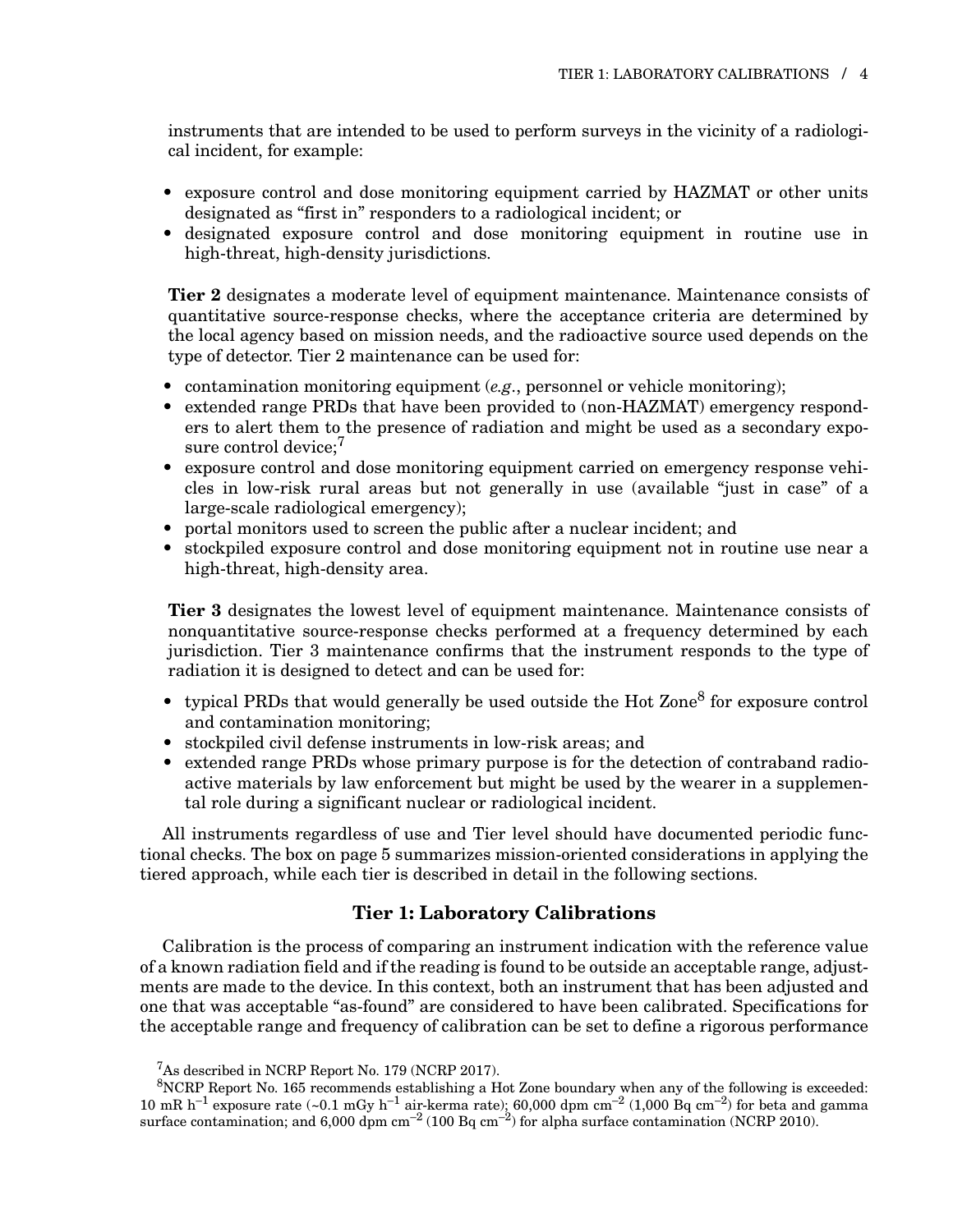#### **Summary of Mission-Oriented Application of Tiered Approach**

**Tier 1: Periodic laboratory calibrations** are appropriate for exposure rate and dose monitoring instruments designated for "first in" activities in jurisdictions that have a higher likelihood of a large-scale nuclear emergency. Calibration intervals depend on instrument design and desired performance and may be greater than 1 y. Empirical evidence indicates that multiple years between calibrations may be acceptable for instruments used during radiation emergencies if appropriate analyses are performed as described in main text.

**Tier 2: Quantitative source-response checks** are appropriate for supplemental instruments that may be pressed into service in a large-scale emergency. The source-response check should be performed and documented at least annually. Laboratory calibration should be performed initially and whenever the source response check is out of range.

**Tier 3: Nonquantitative periodic source-response checks** are sufficient for instruments that are not intended to be used for primary responder exposure control. Such checks are generally performed before emergency deployment to verify functionality and may be performed periodically as determined by the local jurisdictions to ensure equipment readiness.

maintenance program. For example, institutional health physics programs may require a ±20 % acceptance criteria and an annual calibration interval for instruments used in regulatory compliance measurements. Lacking other guidance, some state and city emergency response organizations have defaulted to the procedures that are required for equipment maintained to support the state or local response to a NPP incident or accident.<sup>9</sup> Such state radiological emergency preparedness (REP) plans are driven by the U.S. Nuclear Regulatory Commission (NRC) and Federal Emergency Management Agency (FEMA) guidance documents previously published in 1980 (NRC/FEMA 1980) and updated in 2019<sup>10</sup> (NRC/FEMA 2019a). Those publications provide a useful reference and context to develop an alternate approach suitable for applications of emergency equipment that are not under NRC jurisdiction.

The 2019 NRC/FEMA publication delineates REP criteria and allows for alternate approaches to meet the intent of the planning standards that do not relax the requirements (NRC/FEMA 2019a). The REP Program Manual provides additional guidance for specific elements of plans and procedures to meet the intent of the evaluation criterion and includes an approval process for alternative approaches (FEMA 2019). It includes descriptions of operational checks and calibration, testing and maintenance to be performed, and the frequency for specific types of equipment<sup>11</sup> per the appropriate national standard or manufacturer's instructions, whichever is more frequent. For radiological survey instruments, examples of operational checks are battery and radioactive source checks. For instruments in storage, operational checks are conducted periodically (*e.g*., quarterly) or before use. In this context, the FEMA guidance cites an American National Standards Institute (ANSI) publication ANSI N323AB-2013 (ANSI 2013) which addresses calibration frequency in detail.

ANSI 2013 specifies annual calibrations but also describes several methods to determine the appropriate time interval between calibrations based on performance records, noting that

<sup>9</sup>This includes the 29 states that host NPPs plus neighboring states where a NPP is in proximity to the state border. In addition, 39 NRC Agreement States have regulatory authority for byproduct, source, and certain special nuclear materials; these states maintain radiation instruments despite not having REP plans for NPP emergency planning zones. The state Radiation Control Programs may follow the calibration regulatory guidance for their licensees which vary from a minimum of every six months for radiography and well-logging to annually for medical uses of byproduct materials and panoramic irradiators.

<sup>10</sup>Notably, the revised publications intentionally omit use of the words "should" and "shall" to avoid implying that some criteria are requirements (NRC/FEMA 2019b)

 $11$ Three types of equipment — radiological survey instruments, direct reading dosimeters, and portal monitors — are covered but this section notes that it may not be limited to the equipment described.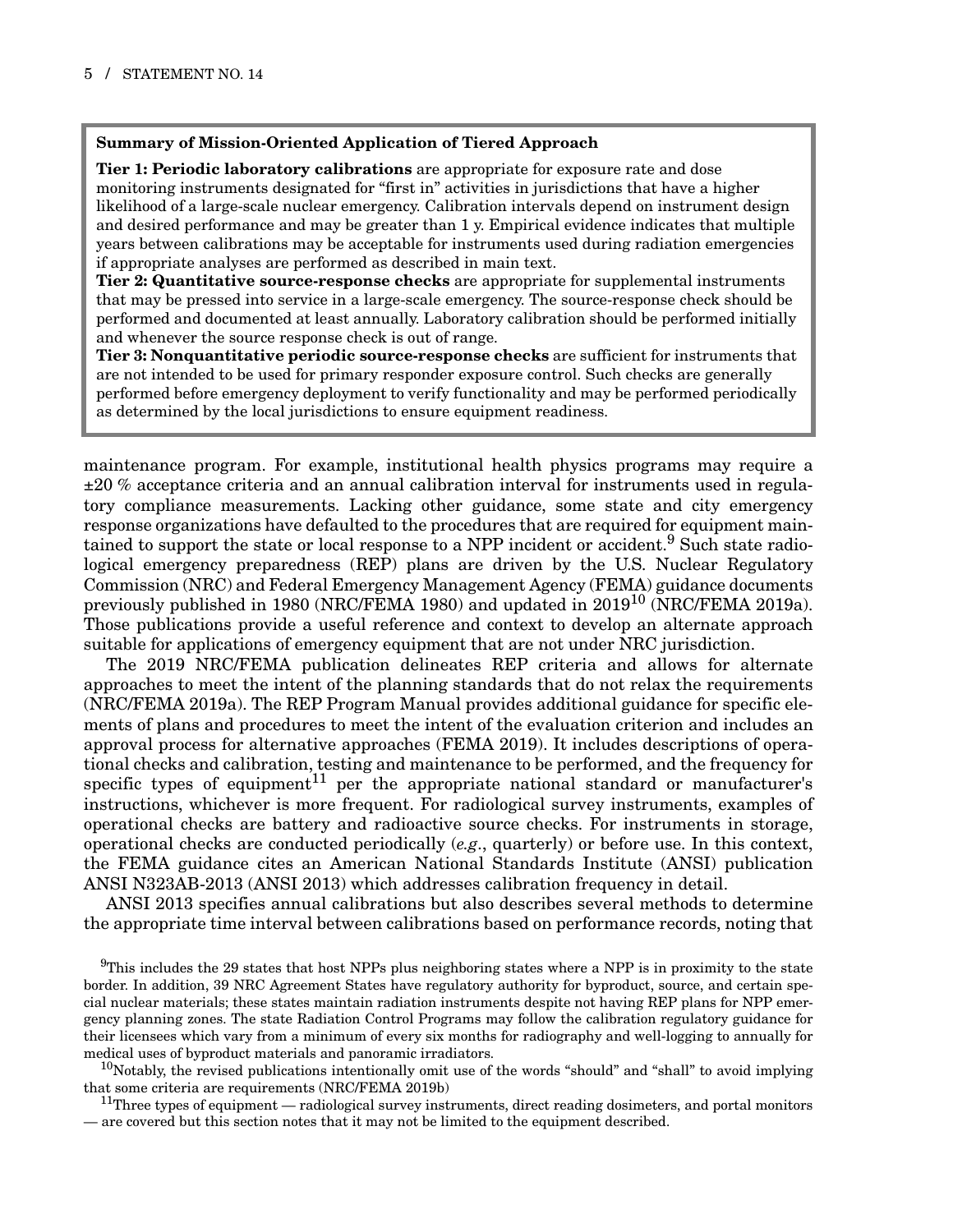it can be extended beyond 1 y with appropriate justification.<sup>12</sup> One method is based on a recommended practice (RP-1) published by the National Conference of Standards Laboratories International (NCSL International 2010) Integrated Sciences Group. The NCSL working group also developed an online tool to determine the calibration interval (ISG 2016). Using this tool, the "as-found" performance recorded in calibration reports for a set of the same instrument models over several years can be analyzed to identify alternate calibration intervals. Another method described in ANSI 2013 tracks individual instrument performance using control charts. Examples illustrating these methods are presented and analyzed in a National Institute of Standards and Technology (NIST) Technical Note 2146 (Pibida et al. 2021). The NIST analysis includes samples of several years of calibration records and shows that in some cases calibration intervals could be extended to several years. Such analyses of historical calibration records are facilitated when individual instrument data are recorded in an electronic spreadsheet (rather than logbooks or individual instrument calibration certificates). It is important to maintain an updated accessible record of instrument calibrations.

*Procedure:* Users of Tier 1 equipment should maintain a database or spreadsheet of instrument calibration records of the "as-found" performance of each instrument over at least 3 y. Standard published methods (*e.g*., ANSI 2013; Pibida et al. 2021, Figure 4) can be applied to analyze the performance data and determine an appropriate calibration interval that meets emergency response objectives. The users should develop an operating procedure describing how measurements are going to be performed and documented and define the acceptance criteria.

**Tier 1: Periodic laboratory calibrations** of radiological instruments provide rigorous performance verification. Empirical data may be used to determine appropriate calibration frequencies. Where not specified by federal or other regulations, the calibration acceptance criteria and the interval between calibrations should be established to meet the required accuracy of the application and may be greater than 1 y.

## **Tier 2: Quantitative Source-Response Checks**

Quantitative source-response checks are performed using a radioactive source with a known activity (*i.e*., no need to have source traceability through a national metrology institute such as NIST or an equivalent organization). Each radiological instrument is exposed to the source in a well-defined reproducible geometry, and the instrument reading is compared to a user-defined acceptance range. If the instrument performance is found to be outside the acceptance range, it should be sent to a calibration laboratory for recalibration. While an acceptance range of  $\pm 20$  % is commonly recommended<sup>13</sup> for routine health physics applications, local jurisdictions may define a different range appropriate for their mission needs; an example of an approach for catastrophic emergencies is provided (see Catastrophic emergency text

<sup>12</sup>ANSI N323AB states: "An analysis of the as-found results from individual instruments can be conducted to determine the actual performance of the instrument as related to the calibration interval. As-found measurements must first be taken and recorded before any adjustments are made. If the as-found results indicate that the instrument has consistently remained reliable, the calibration interval can be extended beyond one year. Justification for extending the interval can be accomplished through the methods contained in Guidelines for the Determination of Calibration Intervals of Measuring Instruments published by International Laboratory Accreditation Cooperation"

13NRC (1991); FEMA (2002); NRC (2012); ANSI (2013).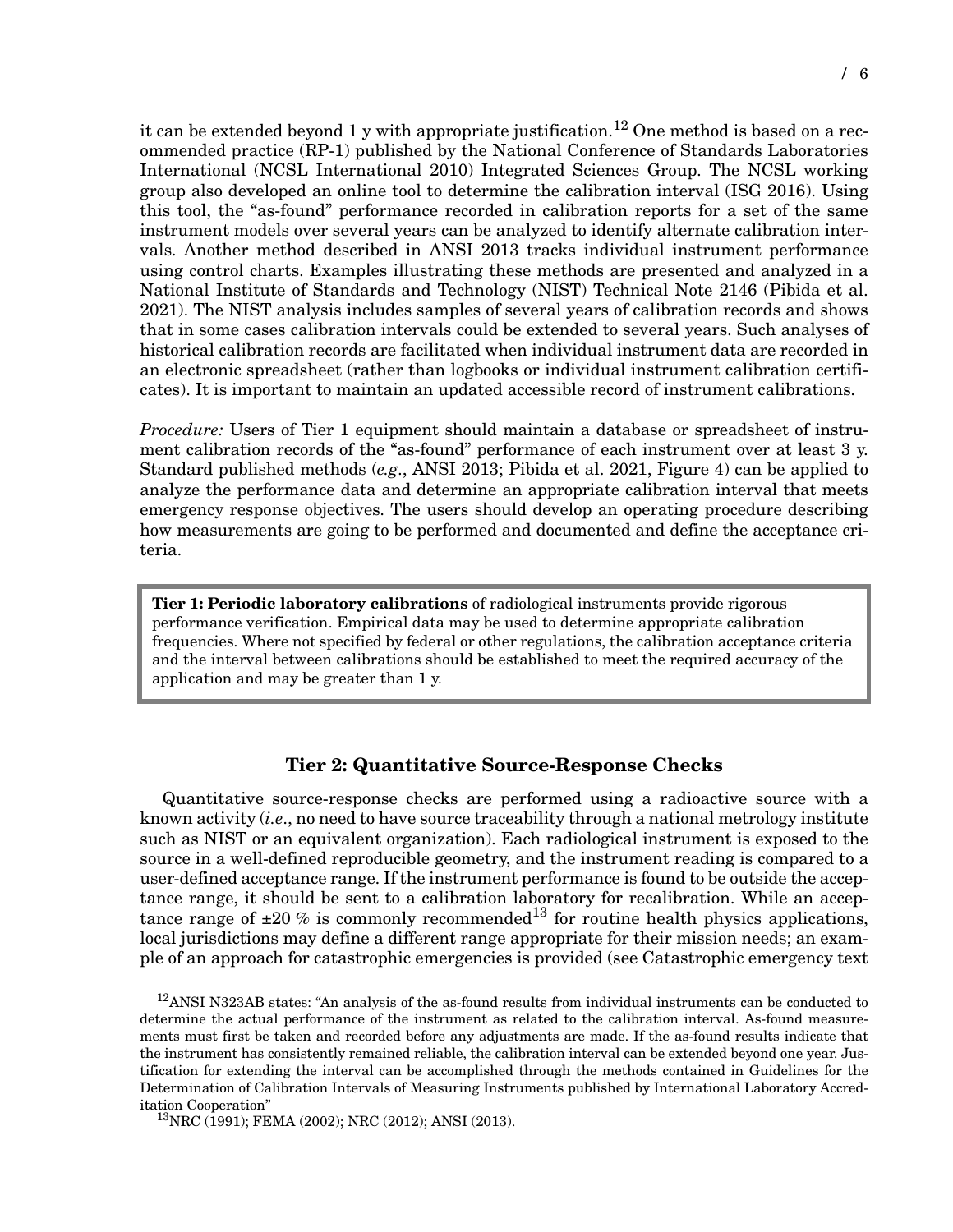#### 7 / STATEMENT NO. 14

box). The frequency of source-response checks should be established to meet the required accuracy needs of the intended mission.<sup>14</sup> Generally, checks should be performed and documented at least annually to maintain awareness of equipment readiness, but longer intervals might be justified through an assessment using the procedure described for Tier 1.

*Procedure:* At the time an instrument is purchased or calibrated, and periodically thereafter:

- Place the instrument in front of a radioactive source at a fixed distance between source and detector. The relative position between the source and detector must be reproducible. It is recommended that a jig be constructed or purchased such that the detector and the source are fixed relative to each other. Examples of user-made jigs have been published and model-specific devices are available from some instrument manufacturers;<sup>15</sup>
- Record the instrument display readings in response to the source in a stored digital data file. The instrument may display different quantities and have options for different units; the measurements should always be performed using the same settings;
- Decay-correct the source activity at the time of the measurements to allow the comparison with initial instrument readings (obtained in the first step above). Decay-correction can be performed using online radioactive decay calculators, hand calculations, decay charts, and so forth; and
- It is recommended that the instrument be recalibrated if readings of the quantitative check fall outside of the acceptance criteria. If the instrument is dropped, shocked or damaged in any way while being used, check for potential physical damage that might require repair and verify that the readings are within the same range as before by conducting the source check in accordance with the previous steps.

**Tier 2: Quantitative source-response checks** can be performed by the user to verify that the instrument is operating within an acceptable range. Laboratory calibration is not required unless the instrument fails the source-response check.

Each instrument should be tested periodically using a known radioactive source appropriate for the detector type and positioned in a reproducible geometry. The instrument reading should be documented and tracked to verify that performance remains within the accepted range.

**Catastrophic emergency - limited resources approach:** Alternate acceptable ranges may be appropriate in crisis conditions such as a nuclear detonation where other preferable instruments are scarce, and only until those other preferable instruments become available. For example, if the quantitative source-response check result is within a factor of two of the initial checks and this is documented for that particular instrument, the instrument may be useful when no better instrumentation is available. NCRP provides guidance for instrumentation when resources are scarce (NCRP 2017, 2019).

 $14$ For routine health physics applications, ANSI N323AB provides recommendations on frequency of quantitative checks.

<sup>&</sup>lt;sup>15</sup>Examples of such manufactures include Mirion Technologies, Inc., Thermo Fisher Scientific, Inc., and Ludlum Measurements, Inc. Such commercial equipment, instruments, or materials are identified in this document to foster understanding. Such identification does not imply recommendation by the NCRP, nor does it imply that the materials or equipment identified are necessarily the best available for the purpose.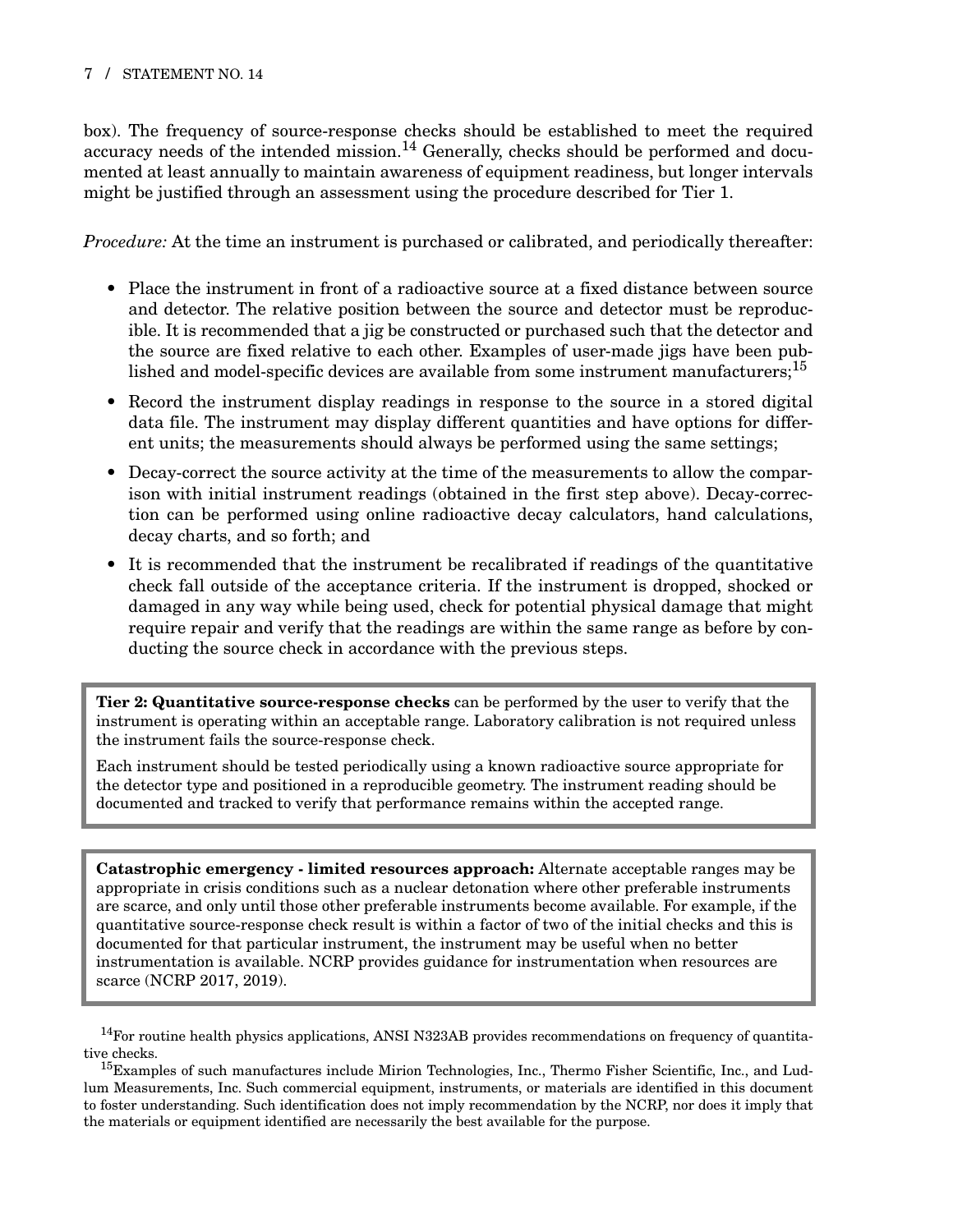#### **Source Selection**

Sources should be matched appropriately to the type of instrument and its detector physics to provide a meaningful test that would reveal decreased performance. For example, a source emitting low-energy photons (*i.e.*,  $\langle 200 \text{ keV}$  photons such as <sup>133</sup>Ba or <sup>57</sup>Co) is preferable for checking the response of scintillation detectors. This is because scintillator degradation or photomultiplier fading would reduce instrument response to low energy photons more than to higher energy photons. PRDs, spectroscopic PRDs (SPRDs), radioisotope identification devices (RIIDs), mobile detectors and radiation portal monitors (RPMs) typically use scintillation detectors. Cesium-137 is typically used in laboratory calibrations of gamma survey meters. If the instrument is to be used for radionuclides with energies different from <sup>137</sup>Cs, calibration and check source radiation energies should match those to be measured in the field.

Another factor to consider is the source activity. The source strength should be sufficient to allow for the instrument response to be assessed with an exposure time of a few minutes, while also minimizing the radiation exposure of the user. Using sources that are exempt from NRC, state, and Department of Transportation (DOT) regulations may be an advantage for some agencies to simplify handling, transport procedures and license requirements. Sources below exemption limits may provide sufficient emission rates for quantitative source response checks of some types of equipment.

The natural, long-lived primordial radionuclides  $^{40}K$ ,  $^{87}Rb$ , and  $^{176}Lu$  offer some advantages as check sources for quantitative source-response tests. Due to their long half-life, no decay correction is required, and each source of the same design will have the same emission properties.

Some recommended sources that balance these considerations are provided in Table 1. These sources are most applicable for exposure or count rate indicating instruments or very sensitive count integrating devices. Other sources may be used if available (ANSI 2013). Instruments that have internal high-range detectors (dual detectors) may require higher radiation fields to verify the response.<sup>16</sup>

#### **Tier 3: Nonquantitative Source Response Checks for Response Verification**

A Tier 3 check (often called a "bump test") confirms that the instrument responds to the type of radiation it is designed to detect. In some cases, such as for count-rate instruments not used for lifesaving, this level of instrument performance verification provides the necessary assurance to confirm functionality for emergency applications. Generally, this type of check should be performed at the time an instrument is purchased (or calibrated) and thereafter when the instrument is being deployed — at least daily during extended operations. Users may also wish to routinely verify the functionality of stockpiled instruments using this technique at a frequency determined by the local jurisdictions based on their specific experiences with their instruments and circumstances.

Many instruments come with their own check source affixed to the instrument. In addition, consumer products containing naturally occurring radioactive material have been used for decades for such nonquantitative tests. These include Fiesta Ware (uranium oxide glazed china), thoriated welding rods, lantern mantles (thorium), old watches (radium dials), or naturally occurring radioactive materials present in commodities or environment (*e.g*., uranium ore samples) (Pibida 2012). Possible source damage with subsequent contamination and unknown exposure of the user cannot be excluded when using these types of sources. For

<sup>16</sup>Mission applications involving instruments capable of high exposure rates may be best suited for Tier 1 maintenance (performed at a calibration laboratory).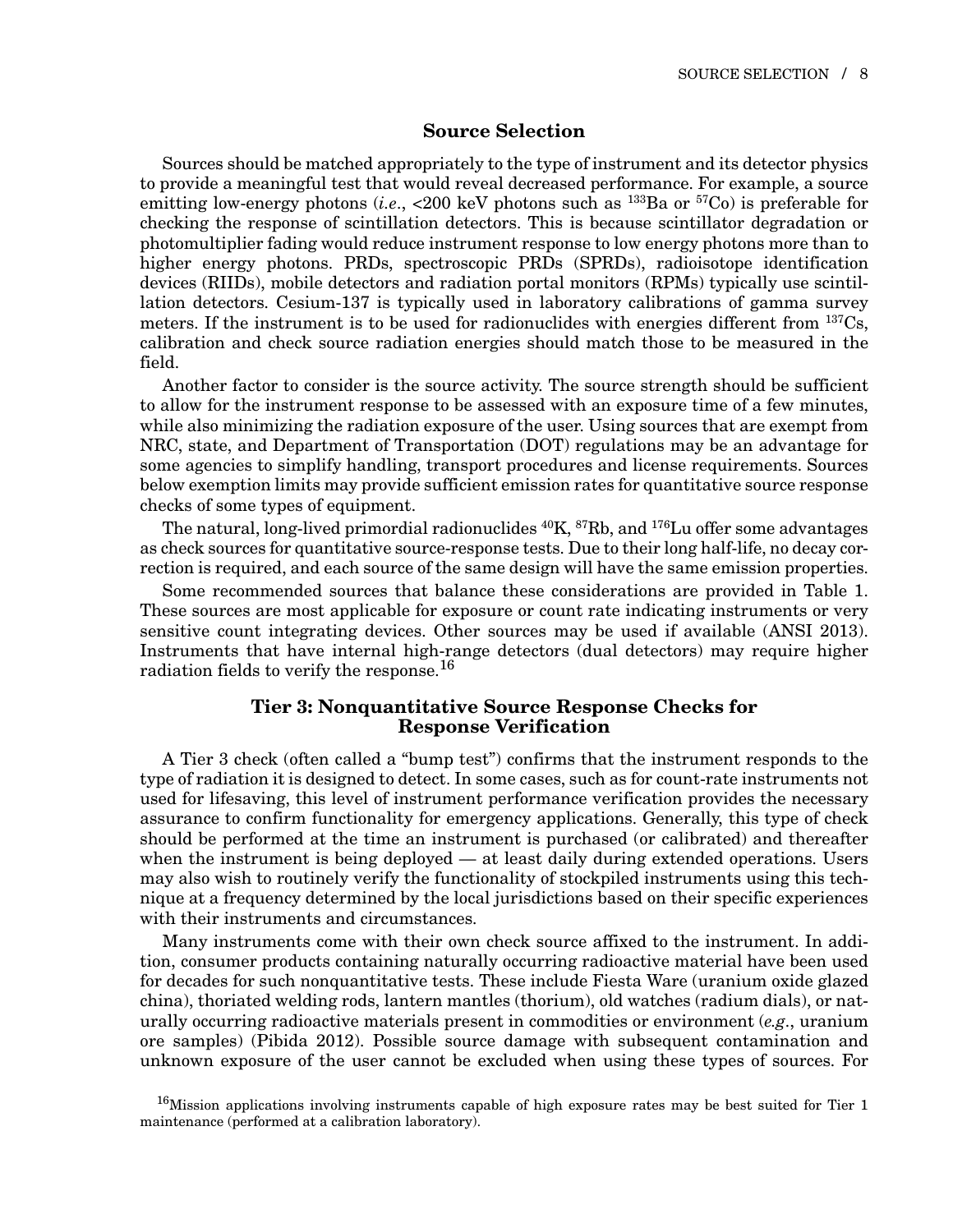| Nuclide                                   | Half-Life<br>(years)    | Annual<br>Activity<br>Loss | Suggested<br>Activity<br>Range<br>(kBq) | Photon <sup>a</sup><br>Energy<br>(key) | Beta <sup>b</sup><br>Max<br>Energy<br>(keV) | Instrument <sup>c</sup>                                      |
|-------------------------------------------|-------------------------|----------------------------|-----------------------------------------|----------------------------------------|---------------------------------------------|--------------------------------------------------------------|
| 137 <sub>Cs</sub>                         | 30.17                   | $2.3\%$                    | up to $370$                             | 662<br>$(31 - 35)$                     | (589)                                       | Gamma survey<br>meter                                        |
| $\rm ^{133}Ba$                            | 10.54                   | $6.8\%$                    | up to $370$                             | $81 - 384$<br>$(31 - 35)$              | none                                        | Gamma survey<br>meter, PRD,<br>SPRD, RIID,<br>portal monitor |
| $176$ Lu<br>(natural)<br>lutetium)        | $3.8 \times 10^{10, d}$ | none                       | $0.3 - 10$                              | $55 - 307$                             | (589)                                       | PRD, SPRD, RIID,<br>portal monitor,<br>beta detector         |
| 40 <sub>K</sub><br>(natural<br>potassium) | $1.3 \times 10^{9, d}$  | none                       | $0.1 - 3$                               | 1,460                                  | 1,312                                       | Beta detector                                                |
| ${}^{87}$ Rb<br>(natural)<br>rubidium)    | $5.0 \times 10^{10, d}$ | none                       | $0.5 - 3$                               | none                                   | 273                                         | Beta detector                                                |

TABLE 1—*Recommended radionuclides for quantitative source-response checks*.

aPhoton energies <40 keV in parenthesis. Their presence and relevance may vary depending on source design and detector type.

<sup>b</sup>Beta radiation is not present for sealed sources. These energies are shown in parenthesis.

Instrument acronyms used: personal radiation detector (PRD); spectroscopic PRD (SPRD); radioisotope identification device (RIID).

dValues rounded up to two significant figures. Decay correction not required when half-life is on the order of a billion years.

these reasons, the source selection considerations discussed for Tier 2 maintenance are also applicable for nonquantitative response verification.

*Procedure:* Place a detector in proximity to an appropriate radioactive source (not necessarily with a known activity). Note that the meter indicates a higher count rate than when the source is absent, or that the device registers an alarm condition. One can also listen to the audible response, noting that the click rate has increased.

Additionally, it is recommended that all instruments should undergo a nonquantitative response verification check before use on each emergency deployment.

**Tier 3: Nonquantitative source response checks for response verification (or "bump test")** can be performed by the user to verify that the instrument is operational. Laboratory calibration is not required unless the instrument fails the bump test check.

Each instrument should be tested prior to use and at least daily during extended operations using any type of radioactive material including naturally occurring radioactive material.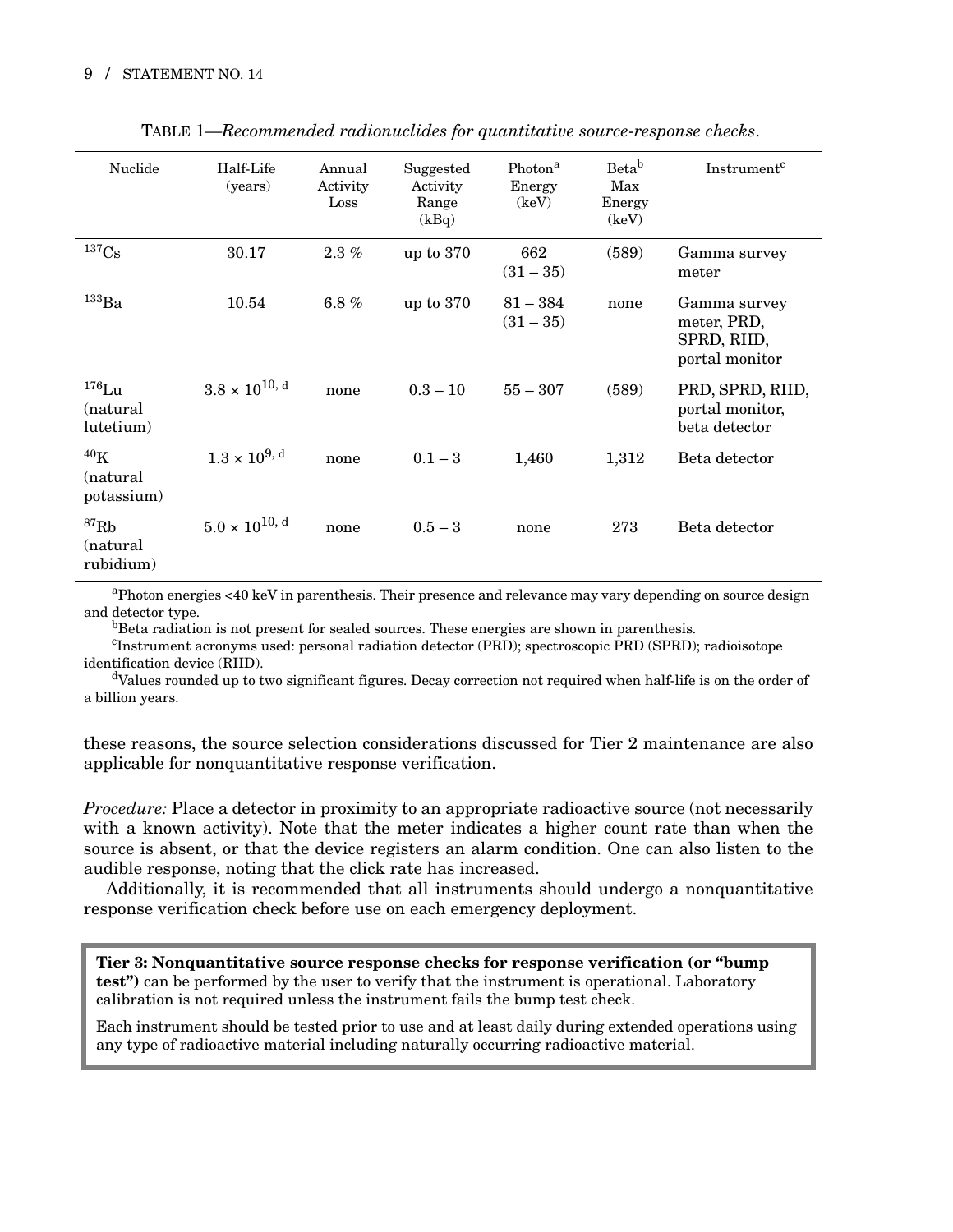## **Care of Stockpiled Instruments**

In addition to the three-tiered approach to periodic instrument performance verifications, it is important to consider the conditions used for equipment storage. It is recommended that:

- batteries should be removed;
- cables should not be bent;
- extremely low or high storage temperatures should be avoided to prevent instrument damage;
- high humidity conditions should be avoided and the use of desiccant in storage considered to prevent instrument damage; and
- easy-to-read laminated placards explaining testing prior to use should be developed.

#### **Conclusion**

Radiation detection instruments can provide valuable and actionable information during an emergency. Periodically checking the instrument response provides confidence in emergency measurements. It is not necessary to adhere to an annual calibration program for instruments that are not used for regulatory compliance measurements. Empirical data may be used to determine appropriate calibration frequencies. Laboratory calibration intervals greater than 1 y combined with quantitative and nonquantitative source-response checks can be used to maintain readiness of radiation detection equipment for use in an emergency. Local jurisdictions may tailor the approach to match their equipment inventory and response missions to balance available resources and maintain response capacity.

NCRP recommends that radiological monitoring be performed whenever possible to help control and monitor responder dose, especially when high levels of radiation may be involved. The higher the likelihood that an instrument will be used in such a mission, the more rigorous the maintenance program should be to ensure it works properly. If an agency is considering removing the equipment from service due to maintenance costs, NCRP instead recommends a lower maintenance tier or frequency so that the equipment can still be used in a supplemental capacity. It is also important to remember that as stated in NCRP Report No. 165 "Medical emergencies and lifesaving take priority over radiological monitoring and the concern for the presence of radionuclide contamination. Radiation monitoring equipment, although desirable, is not required to begin lifesaving operations" (NCRP 2010).

#### **References**

- [ANSI] American National Standards Institute. 2013. N323AB-2013 American national standard for radiation protection instrumentation test and calibration, portable survey instruments (revision and redesignation of ANSI N323A-1997 and ANSI N323B-2002).
- [ANSI] American National Standards Institute. 2016. ANSI N42.32-2016 American national standard performance criteria for alarming personal radiation detectors for Homeland Security.
- [CDC] Centers for Disease Control and Prevention. 2020. Strategies for optimizing the supply of facemasks. Centers for Disease Control and Prevention. [accessed 2021 Jun 2]. https://www.cdc. gov/coronavirus/2019-ncov/hcp/ppe-strategy/face-masks.html
- [DHS] Department of Homeland Security. 2020. The Department of Homeland Security (DHS) notice of funding opportunity (NOFO) fiscal year 2021 Homeland Security Grant Program. Washington (DC): Federal Emergency Management Agency; [accessed 2022 Mar 22]. https://www.fema. gov/sites/default/files/documents/FEMA\_FY2021-HSGP-NOFO\_02-19-21.pdf.
- [FEMA] Federal Emergency Management Agency. 2002. Contamination monitoring guidance for portable instruments used for radiological emergency response to nuclear power plant accidents. FEMA-REP-22. Washington (DC).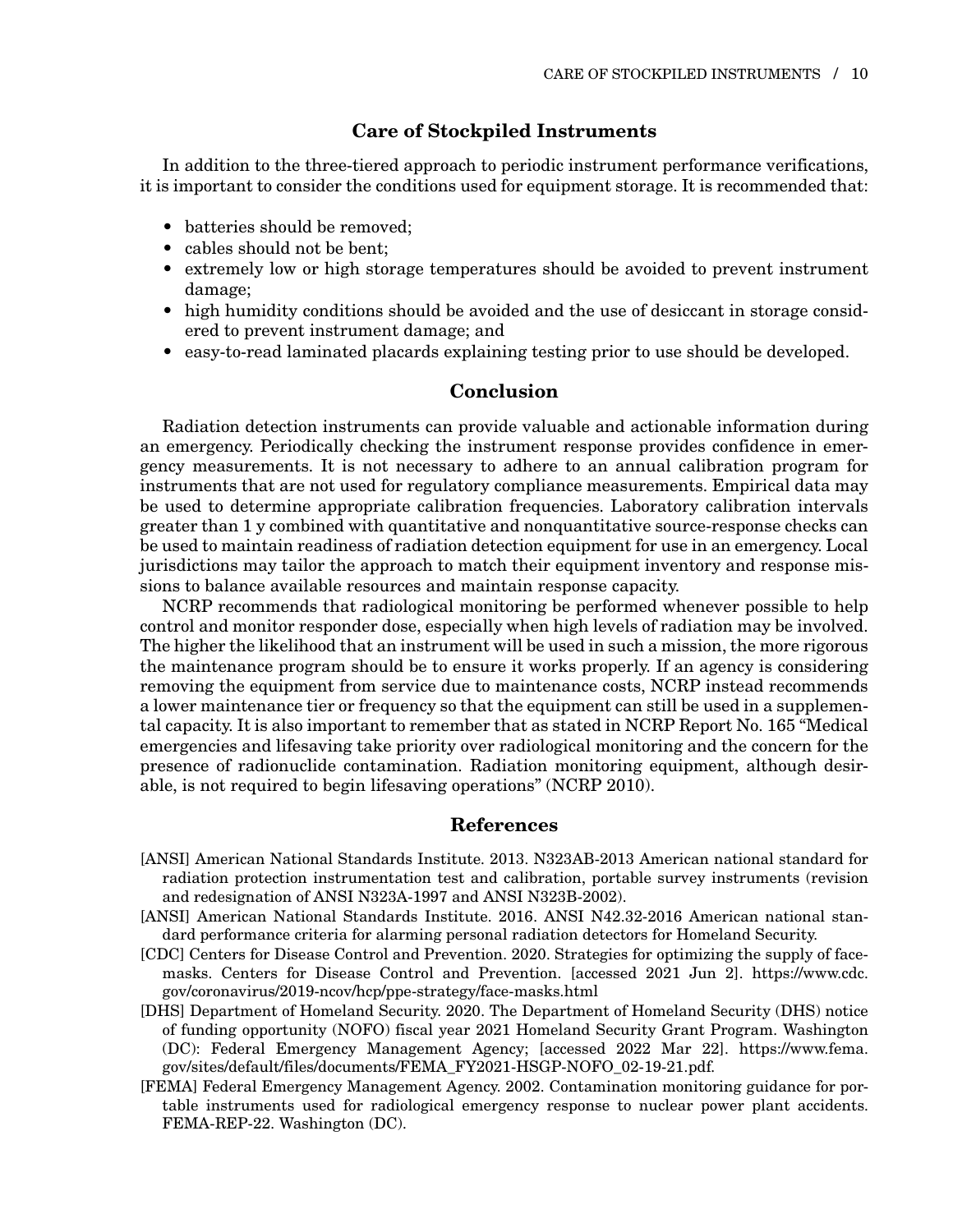#### 11 / STATEMENT NO. 14

- [FEMA] Federal Emergency Management Agency. 2019. Radiological emergency preparedness program manual. FEMA P-1028. Washington (DC).
- [Fire Administration] U.S. Fire Administration. 2021. National fire department registry quick facts. Emmitsburg (MD): U.S. Fire Administration; [accessed 2021 Feb 8]. https://apps.usfa.fema. gov/registry/summary.
- Hick JL, Barbera JA, Kelen GD. 2009. Refining surge capacity: Conventional, contingency, and crisis capacity. Disaster Med Public Health Prep 3(2 Suppl): S59–S67.
- [IOM] Institute of Medicine. 2009. Guidance for establishing crisis standards of care for use in disaster situations: A letter report. Washington (DC): The National Academies Press. https://www.ncbi. nlm.nih.gov/books/NBK219958/.
- [ISG] Integrated Sciences Group: Free calibration interval analysis software. 2016. Bakersfield (CA): Integrated Sciences Group; [accessed 2021 Jun 2]. http://www.isgmax.com/calint\_freeware. htm.
- [NCRP] National Council on Radiation Protection and Measurements. 2010. Responding to a radiological or nuclear terrorism incident: a guide for decision makers. Bethesda (MD): National Council on Radiation Protection and Measurements. Report No. 165.
- [NCRP] National Council on Radiation Protection and Measurements. 2017. Guidance for emergency response dosimetry. Bethesda (MD): National Council on Radiation Protection and Measurements. Report No. 179.
- [NCRP] National Council on Radiation Protection and Measurements. 2019. Implementation guidance for emergency response dosimetry. Bethesda (MD): National Council on Radiation Protection and Measurements. Commentary No. 28.
- [NCSL] National Conference of Standards Laboratories International. 2010. Recommended Practice-1 (RP-1). Establishment and adjustment of calibration intervals. NCSL International, Boulder (CO): NCSL International Calibration Intervals Committee.
- [NRC] U.S. Nuclear Regulatory Commission. 1991. Standards for protection against radiation, 10 CFR Part 20. Washington (DC): U.S. Government Publishing Office.
- [NRC] U.S. Nuclear Regulatory Commission. 2012. Health physics surveys during enriched uranium-235 processing and fuel fabrication. Regulatory Guide 8.24. Washington (DC): U.S. Government Publishing Office.
- [NRC] U.S. Nuclear Regulatory Commission/[FEMA] Federal Emergency Management Agency. 1980. Criteria for preparation and evaluation of radiological emergency response plans and preparedness in support of nuclear power plants. NUREG-0654/FEMA-REP-1, Rev. 1. Washington (DC): U.S. NRC.
- [NRC] U.S. Nuclear Regulatory Commission/[FEMA] Federal Emergency Management Agency. 2019a. Criteria for preparation and evaluation of radiological emergency response plans and preparedness in support of nuclear power plants. NUREG-0654/FEMA-REP-1, Rev. 2. Washington (DC): U.S. NRC.
- [NRC] U.S. Nuclear Regulatory Commission/[FEMA] Federal Emergency Management Agency. 2019b. NUREG-0654/FEMA-REP-1, rev. 2 change summary. Washington (DC): U.S. NRC. https://www. fema.gov/sites/default/files/2020-08/fema\_NUREG-0654-REP-1-rev2-change-summary\_12- 2019.pdf.
- Pibida L. 2012. Measurements for the development of a simulated naturally occurring radioactive material. J Res NIST. 117: 154–167. http://dx.doi.org/10.6028/jres.117.008r2012.
- Pibida L, Estes B, Mejias M, Klemic G. 2021. Recalibration intervals for radiation detection instruments. NIST Technical Note 2146. National Institute of Standards and Technology: U.S. Department of Commerce. https://doi.org/10.6028/NIST.TN.2146.

## **Acknowledgments**

This Statement was prepared by Scientific Committee 3-2 on Recommendations for Instrument Response Verification and Calibration for Use in Radiation Emergencies. Serving on Scientific Committee 3-2 were:

> *Co-Chairs* **Gladys A. Klemic** U.S. Department of Homeland Security New York, New York